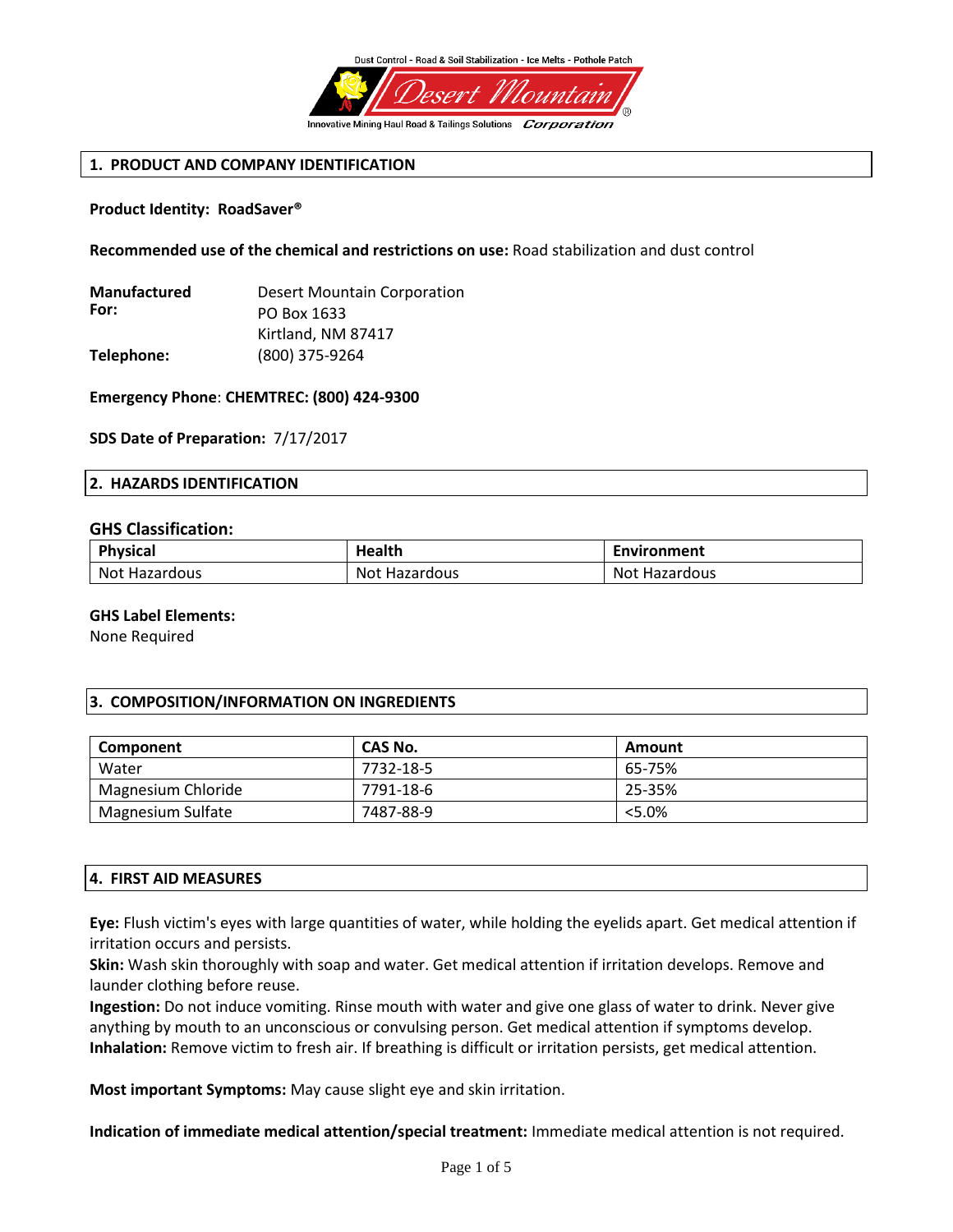## **5. FIRE FIGHTING MEASURES**

**Suitable (and Unsuitable) Extinguishing Media:** Use media appropriate for surrounding fire. Cool fire exposed containers and structures with water.

**Specific hazards arising from the chemical:** Thermal decomposition may yield hydrogen chloride, halogenated compounds, and chlorine gas.

**Special Protective Equipment and Precautions for Fire-Fighting Instructions:** Firefighters should wear positive pressure self-contained breathing apparatus and full protective clothing. Aqueous solutions may cause surfaces to be extremely slippery and cause a slip hazard.

## **6. ACCIDENTAL RELEASE MEASURES**

**Personal Precautions, Protective Equipment, and Emergency Procedures:** Wear appropriate protective clothing as described in Section 8. Wash thoroughly after handling.

**Methods and Materials for Containment and Cleaning Up:** Dike and collect liquid or absorb with an inert absorbent and place in appropriate containers for disposal. Flush spill area with water. Report releases as required by local, state and federal authorities.

#### **7. HANDLING AND STORAGE**

**Precautions for Safe Handling:** Avoid contact with the eyes, skin and clothing. Avoid breathing mists or aerosols. Wear protective clothing and equipment as described in Section 8. Wash thoroughly with soap and water after handling. Keep containers closed when not in use.

**Conditions for Safe Storage, Including Any Incompatibilities:** Store in a cool, dry, well-ventilated area away from incompatible materials. Product may be corrosive to some metals.

#### **8. EXPOSURE CONTROLS/PERSONAL PROTECTION**

#### **Exposure Guidelines:**

| Magnesium<br>Established<br>chloride<br>None |
|----------------------------------------------|
|----------------------------------------------|

**Engineering Controls:** Use with adequate general ventilation to minimize exposures.

**Respiratory Protection:** In operations where exposure levels are excessive, a NIOSH approved respirator with dust/mist cartridges or supplied air respirator appropriate for the form and concentration of the contaminants should be used. Selection and use of respiratory equipment must be in accordance with OSHA 1910.134 and good industrial hygiene practice.

**Skin Protection:** Wear impervious gloves such as rubber or neoprene if needed to avoid prolonged skin contact.

**Eye Protection:** Safety glasses recommended.

**Other:** Long-sleeved clothing and long pants recommended to avoid prolonged skin contact. Suitable washing facilities should be available in the work area.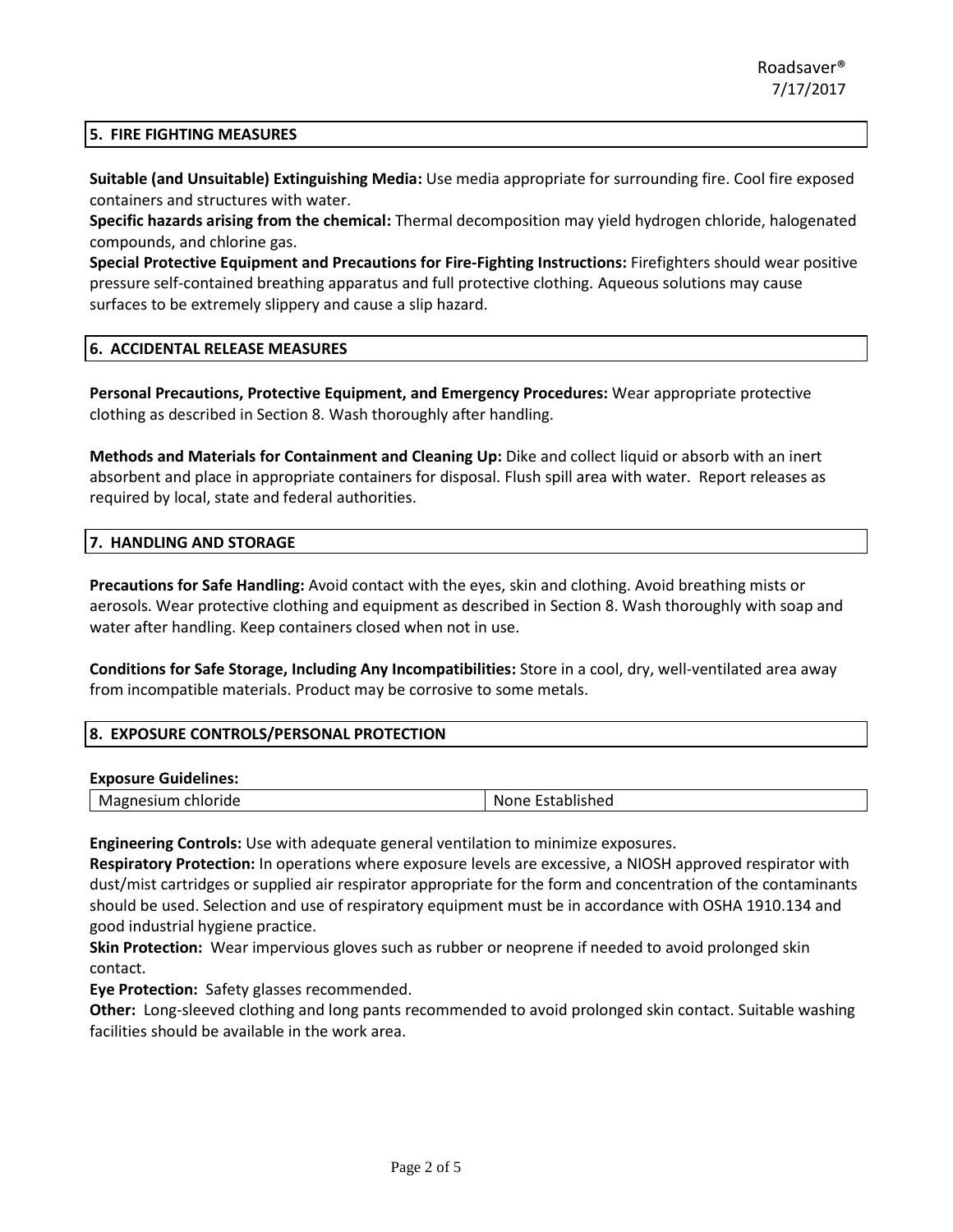## **9. PHYSICAL AND CHEMICAL PROPERTIES**

**Appearance And Odor:** Clear to slight yellow liquid with low or no odor.

| <b>Physical State: Liquid</b>          | Odor Threshold: Not established                  |
|----------------------------------------|--------------------------------------------------|
| Vapor Density: Not determined          | Initial Boiling Point/Range: 107.2°C (225°F)     |
| <b>Solubility In Water: Soluble</b>    | Vapor Pressure: Not determined                   |
| Relative Density: 1.24-1.34            | <b>Evaporation Rate: Not determined</b>          |
| Melting/Freezing Point: Not determined | pH: 4-9                                          |
| <b>VOC Content: Not determined</b>     | <b>Octanol/Water Coefficient: Not determined</b> |
| <b>Solubility: Complete</b>            | Decomposition Temperature: Not determined        |
| Viscosity: <60 cP $@$ 70°F             | Flammability (solid, gas): Not applicable        |
| <b>Flashpoint: None</b>                | Autoignition Temperature: Not determined         |
| Flammable Limits: LEL: Not determined  | <b>UEL:</b> Not determined                       |

# **10. STABILITY AND REACTIVITY**

**Reactivity:** Not normally reactive

**Chemical Stability:** Stable under normal storage and handling conditions.

**Possibility of Hazardous Reactions:** None known.

**Conditions to Avoid:** None known.

**Incompatible Materials:** Strong oxidizing agents, concentrated acids, and some metals.

**Hazardous Decomposition Products:** When heated to decomposition emits hydrogen chloride, halogenated compounds, and chlorine gas.

## **11. TOXICOLOGICAL INFORMATION**

## **HEALTH HAZARDS:**

**Ingestion:** Ingestion may cause slight irritation with nausea, vomiting, and diarrhea.

**Inhalation:** Inhalation of mists may cause slight irritation of the nose, throat, and upper respiratory tract.

**Eye:** May cause slight irritation with pain and tearing.

**Skin:** May cause slight irritation on prolonged or repeated contact.

**Sensitization:** This material is not known to cause sensitization.

**Chronic:** None known.

**Carcinogenicity:** None of the components is listed as a carcinogen or suspected carcinogen by IARC, NTP, or OSHA.

**Germ Cell Mutagenicity:** None currently known.

**Reproductive Toxicity:** None currently known.

# **Numerical Measures of Toxicity**:

No toxicity data available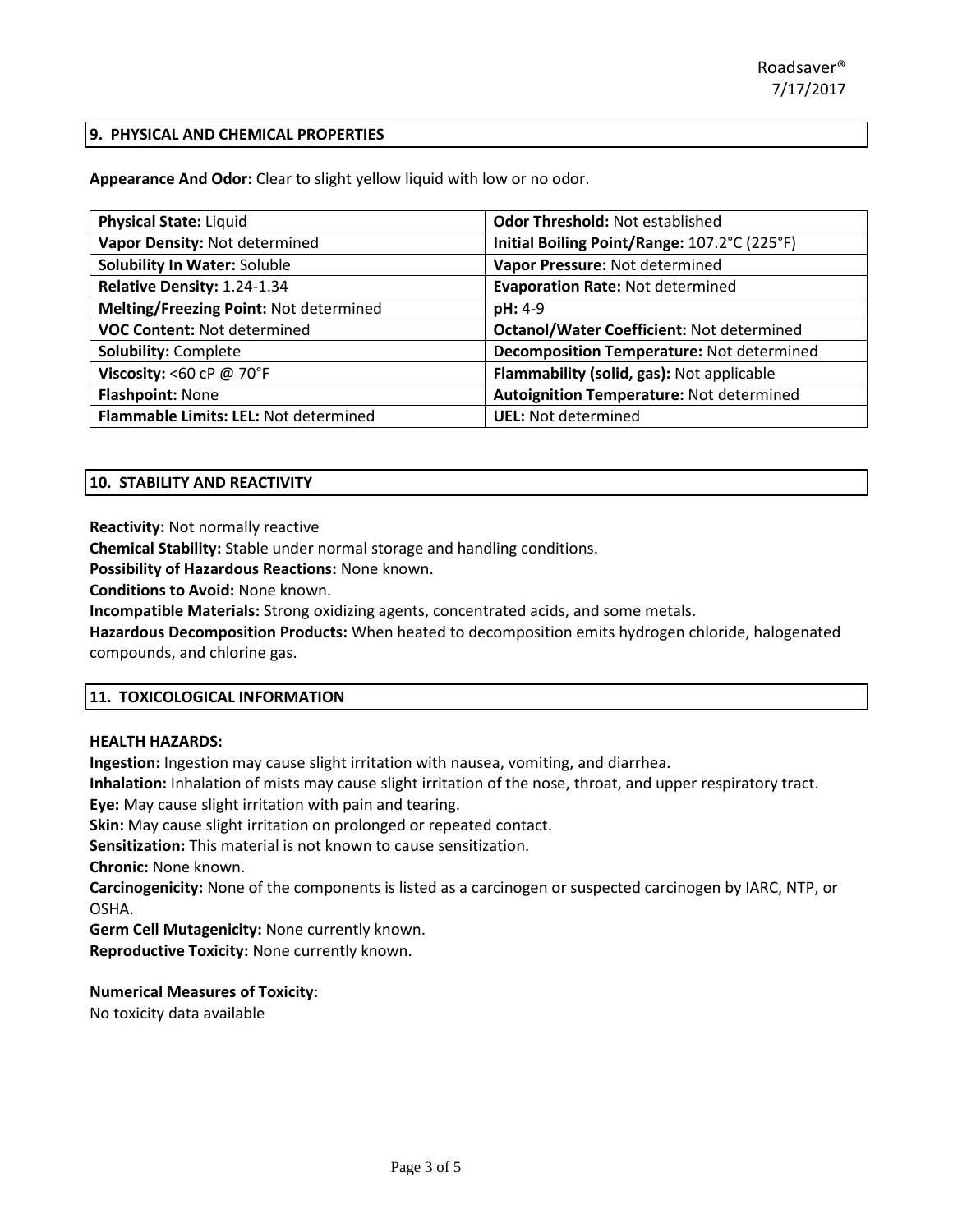## **12. ECOLOGICAL INFORMATION**

# **Ecotoxicity:**

Product: Fathead minnow NOEC: 1.00 g/L; Ceriodaphnia dubia NOEC: 1.00 g/L; Selenastrum growth NOEC:  $2.00$  g/L

**Persistence and Degradability:** Biodegradation is not applicable to inorganic substances. **Bioaccumulative Potential:** No data available **Mobility in Soil:** No data available

**Other Adverse Effects:** None known

# **13. DISPOSAL CONSIDERATIONS**

Dispose in accordance with local, state, and federal environmental regulations.

## **14. TRANSPORT INFORMATION**

# **DOT Hazardous Materials Description:**

Proper Shipping Name: Not regulated UN Number: None Hazard Class/Packing Group: None Labels Required: None

## **15. REGULATORY INFORMATION**

**CERCLA:** This product is not subject to CERCLA release reporting. Many states have more stringent release reporting requirements. Report spills required under federal, state and local regulations.

**SARA Hazard Category (311/312):** Refer to Section 2 for OSHA Hazard Classification.

**SARA 313:** This product contains the following chemicals subject to Annual Release Reporting Requirements under SARA Title III, Section 313 (40 CFR 372): None

**EPA TSCA Inventory:** All of the ingredients in this product are listed on the EPA TSCA Inventory.

# **CANADA:**

This product has been classified under the CPR and this SDS discloses information elements required by the CPR.

**Canadian CEPA:** All the components of this product are listed on the Canadian DSL. **Canadian WHMIS Classification:** Not classified as dangerous